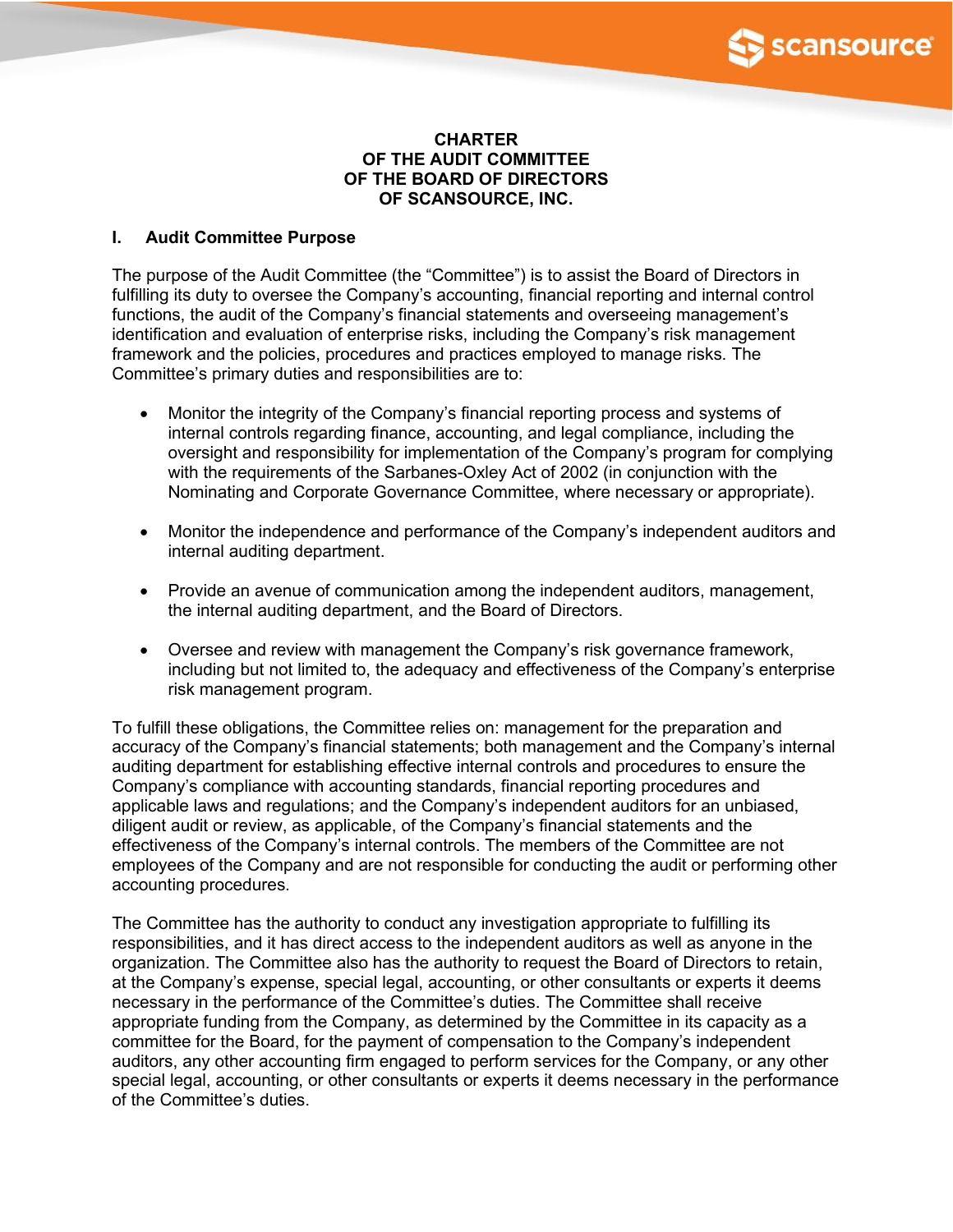

## **II. Committee Composition and Meetings**

The Committee shall be comprised of three or more directors as determined by the Board of Directors, each of whom shall:

- a. Be an independent director as defined by the listing standards of the NASDAQ Stock Market, LLC;
- b. Be an independent director as defined in Section 10A(m) of the Securities Exchange Act of 1934, as amended (the "Exchange Act"), and the rules of the SEC under Section 10A of the Exchange Act;
- c. Not have participated in the preparation of the financial statements of the Company or any current subsidiary of the Company at any time during the past three years; and
- d. Have a basic understanding of finance and accounting and be able to read and understand fundamental financial statements, including the Company's balance sheet, income statement and cash flow statement.

At least one member of the Committee shall have, in the judgment of the Board of Directors, past or current employment experience in finance or accounting, requisite professional certification in accounting or any other comparable experience or background that results in the individual's financial sophistication, including being or having been a Chief Executive Officer, Chief Financial Officer or other senior officer with financial oversight responsibilities. In addition, at least one member of the Committee must be, as determined by the Board of Directors, an "audit committee financial expert" as such term is defined in Item 407(d)(5)(ii) of Regulation S-K. In light of the extraordinary commitment of time and attention required of members of the Committee in fulfilling their responsibilities, no member of the Committee shall be a member of the audit committee, or a committee fulfilling similar functions, of more than two other public companies.

Committee members shall be appointed by the Board of Directors on recommendation of the Nominating and Corporate Governance Committee. The Board of Directors shall designate a member of the Committee as the Chairman. If the Audit Committee Chairman is not designated or present at a meeting, the members of the Committee may designate an interim Chairman by majority vote of the Committee membership.

The Committee shall meet four (4) times annually, or more frequently as circumstances dictate. Minutes of each of these meetings shall be kept. The Audit Committee Chairman shall prepare and/or approve an agenda in advance of each meeting. The Committee should meet privately in executive session at least annually, or more frequently as circumstances dictate, with management, the director of the internal auditing department, the independent auditors, and as a committee to discuss any matters that the Committee or each of these groups believe should be discussed. In addition, the Committee should communicate with management and the independent auditors quarterly to review the Company's financial statements and significant findings based upon the auditors' limited review procedures. The Committee is governed by the same rules regarding meetings (including meetings in person or by telephone or other similar communications equipment), action without meetings, notice, waiver of notice, and quorum and voting requirements as are applicable to the Board of Directors.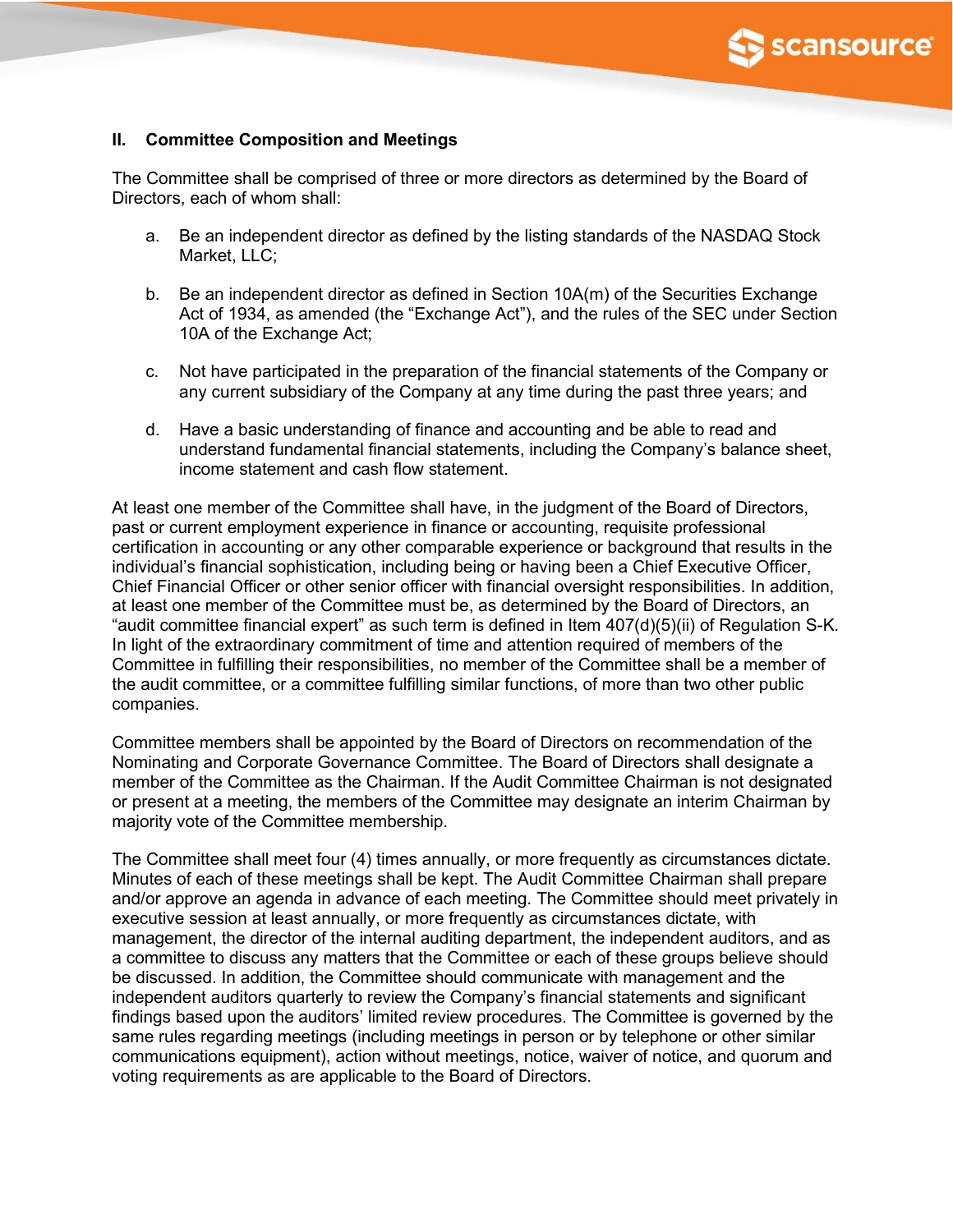

# **III. Committee Responsibilities and Duties**

The Committee shall have the following responsibilities and duties:

### Review Procedures

- 1) Review and reassess the adequacy of this Charter at least annually. Submit the charter to the Board of Directors and have the document published in accordance with SEC regulations.
- 2) Prior to releasing the year-end earnings, discuss the results of the audit with the independent auditors. Discuss any significant changes to the Company's accounting principles and any items required to be communicated by the independent auditors in accordance with Auditing Standard No. 1301.
- 3) Annually obtain and review a report from the independent auditors, which shall be delivered prior to the filing of the 10-K and the filing of the audit report with the SEC, which sets forth:
	- All critical accounting policies and practices used by the Company;
	- All alternative accounting treatments of financial information within GAAP related to material items that have been discussed with management, including the ramifications of the use of such alternative treatments and disclosures and the treatment preferred by the accounting firm; and
	- Other material written communication between the accounting firm and management.
- 4) Review the Company's annual audited financial statements prior to filing or distribution. Review should include discussion with management and independent auditors of significant issues regarding accounting principles, practices, and judgments.
- 5) In consultation with the management, the independent auditors, and the internal auditors, consider the integrity of the Company's financial reporting processes and controls. Discuss any significant deficiencies or material weakness in the design or operation of internal control over financial reporting, any fraud involving management or other employees who have a significant role in internal control over financial reporting, and significant financial risk exposures and the steps management has taken to monitor, control, and report such exposures. Review a written report of significant findings prepared by the independent auditors and the internal auditing department, including any critical audit matters and management letters, together with management's responses.
- 6) Review and assess the adequacy of internal accounting procedures and controls, and any programs that the Company has instituted to correct any control deficiencies noted by the Director of Internal Audit in his or her periodic review or the independent auditors in their annual review. Discuss with management the results of the foregoing reviews, including significant items and potential ways to improve the accounting procedures and controls.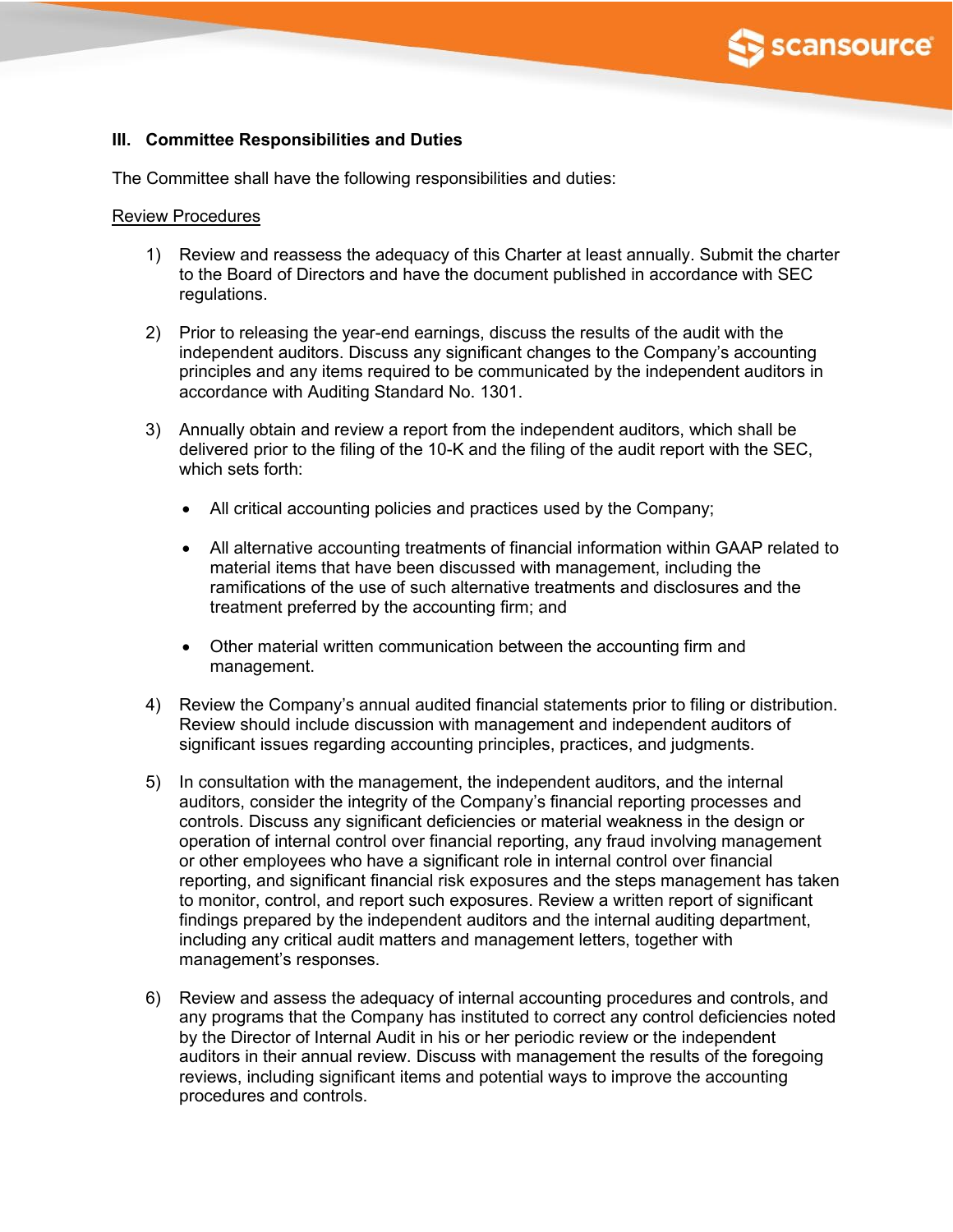

- 7) Recommend to the Board of Directors that the audited financial statements be included in the Company's Form 10-K and produce the audit committee report required to be included in the Company's proxy statement.
- 8) Review with financial management and the independent auditors the Company's quarterly financial results prior to the release of earnings and the Company's quarterly financial statements prior to filing or distribution. Discuss any significant changes to the Company's accounting principles and any items required to be communicated by the independent auditors in accordance with Auditing Standard No. 1301.

### Independent Auditors

- 9) The independent auditors are ultimately accountable and shall report directly to the Committee. The Committee shall review the independence and performance of the auditors and is directly responsible for the appointment, retention, compensation and oversight of the independent auditors. As part of such review, the Committee shall annually obtain and review a report by the independent auditors describing:
	- The independent auditors' internal quality-control procedures, and
	- Any material issues raised by the most recent internal quality-control review, or peer review, of the independent auditors, or by any inquiry or investigation by governmental or professional authorities, within the preceding five (5) years, respecting one or more independent audits carried out by the independent auditors, and any steps taken to deal with any such issues.
- 10) Approve the fees and other significant compensation paid to the independent auditors;
- 11) On an annual basis:
	- Obtain from the independent auditors the written disclosures and the letter required by the applicable requirements of the Public Company Accounting Oversight Board (PCAOB) regarding the independent auditor's communications with the Committee concerning independence;
	- Review and discuss with the independent auditors all relationships or services they have with the Company that could impair the auditors' objectivity and independence; and
	- Take, or recommend that the Board of Directors take, appropriate action to oversee the independence of the independent auditors.
- 12) Review the independent auditors' audit plan discuss scope, staffing, locations, reliance upon management, and internal audit and general audit approach.
- 13) Consider the independent auditors' judgments about the quality and appropriateness of the Company's accounting principles as applied in its financial reporting. Review the application of significant regulatory, accounting and auditing initiatives, including new pronouncements, as well as off-balance sheet structures on the Company's financial statements.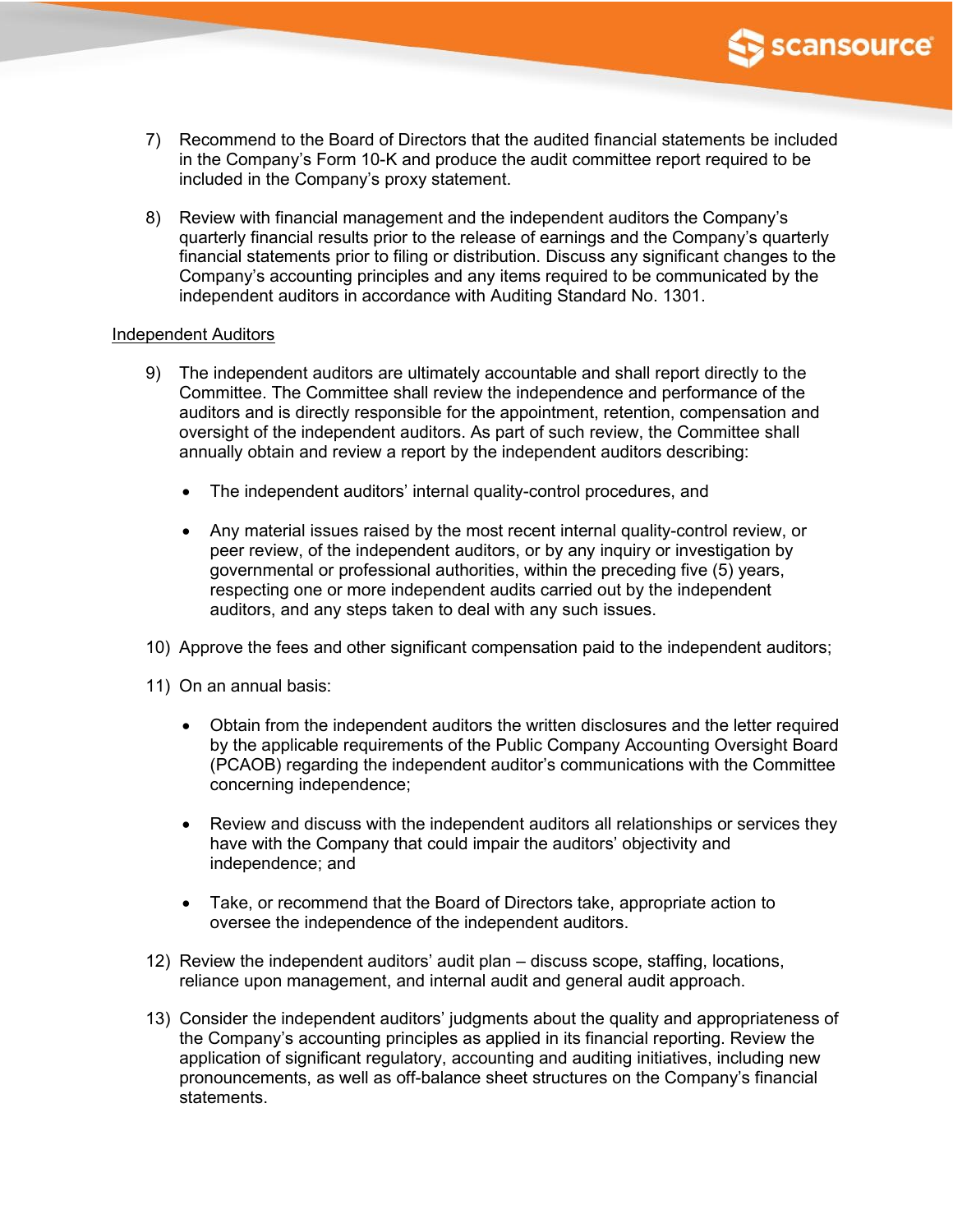

- 14) Oversee and confirm the regular rotation of the lead audit partner of the independent auditors.
- 15) Pre-approve, to the extent required by applicable law, all audit, non-audit and tax engagements and the related fees and terms with the independent auditors. In accordance with applicable law, the Committee may delegate this authority to one or more designated members of the Committee; provided that any such decision made pursuant to the foregoing delegation of authority shall be presented to the Committee at its next regularly scheduled meeting.
- 16) Review with the independent auditors, on completion of the annual audit, their experience, any difficulties encountered, any restrictions on their work, cooperation received, significant disagreements with corporate management, their findings and their recommendations. Oversee the resolution of any disagreements between management and the independent auditors.

### Internal Audit Department and Legal Compliance

- 17) Appoint, review the performance of, and make decisions on replacement of, the senior internal audit executive. The internal audit executive reports directly to the Audit Committee Chairman.
- 18) Oversee the Company's internal audit function and review significant reports prepared by the internal audit department together with management's response and follow-up to these reports.
- 19) On at least an annual basis, review with the Company's counsel any legal matters that could have a significant impact on the organization's financial statements, the Company's compliance with applicable laws and regulations, and inquiries received from regulators or governmental agencies.
- 20) Establish procedures for the receipt, retention and treatment of complaints received by the Company regarding accounting, internal accounting controls or auditing matters and the confidential, anonymous submission by employees of the Company of concerns regarding questionable accounting or auditing matters.

### Other Audit Committee Responsibilities

- 21) Perform any other activities consistent with this Charter, the Company's by-laws, and governing law, as the Committee or the Board of Directors deems necessary or appropriate.
- 22) Oversee the Company's risk identification, risk assessment and management practices for strategic enterprise risks facing the Company, such as (a) the quality, adequacy and effectiveness of the Company's data security, privacy, technology and information security policies, procedures, and internal controls, (b) cybersecurity and cyber incident response, and (c) business continuity and disaster recovery planning and capabilities.